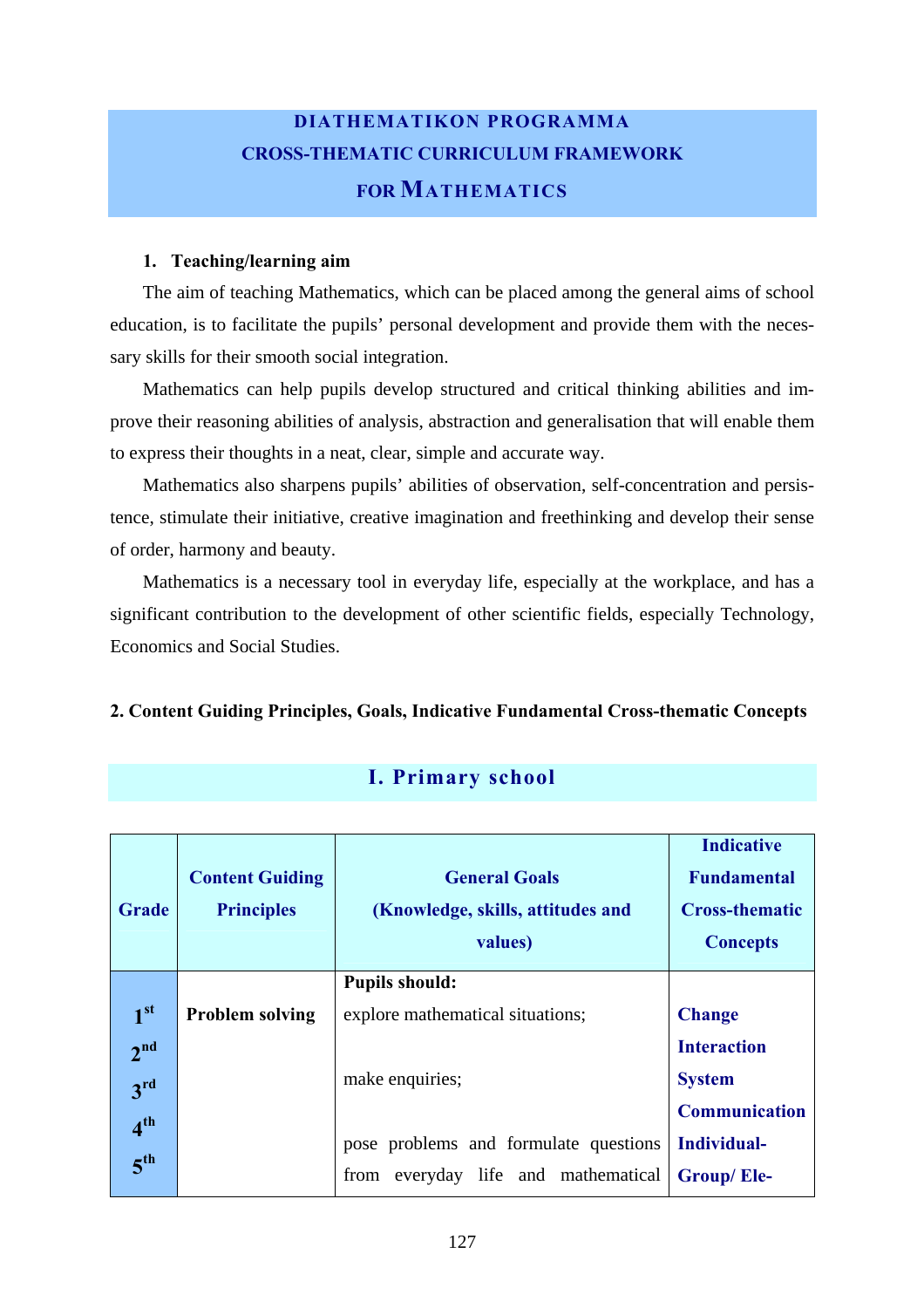| 6 <sup>th</sup> |                    | situations, rephrase problems, recognize      | ment-Set             |
|-----------------|--------------------|-----------------------------------------------|----------------------|
|                 |                    | describe<br>similar<br>problems<br>and<br>and | Similarity-          |
|                 |                    | mathematical situations, investigate open-    | <b>Difference</b>    |
|                 |                    | ended problems;                               |                      |
|                 |                    |                                               |                      |
|                 |                    | use calculators, computers and other re-      |                      |
|                 |                    | sources;                                      |                      |
|                 |                    |                                               |                      |
|                 |                    | apply their mathematical skills in every      |                      |
|                 |                    | day life situations.                          |                      |
| 1 <sup>st</sup> | <b>Numbers and</b> | count orally, read, order and write natural   | <b>Change</b>        |
|                 | operations         | numbers up to 100;                            | <b>Communication</b> |
|                 |                    |                                               | Individual-          |
|                 |                    | add or subtract natural numbers no greater    | <b>Group/Ele-</b>    |
|                 |                    | than $20$ ;                                   | ment-Set             |
|                 |                    |                                               | Similarity-          |
|                 |                    | become familiar with situations that entail   | <b>Difference</b>    |
|                 |                    | multiplication and division, such as equal    |                      |
|                 |                    | groupings of objects and sharing equally.     |                      |
|                 | <b>Measurement</b> | become familiar with the concepts of          | <b>Change</b>        |
|                 |                    | length, time, money and mass;                 | <b>System</b>        |
|                 |                    |                                               | <b>Space–Time</b>    |
|                 |                    | describe, extend and make generalizations     | Similarity-          |
|                 |                    | about geometric and numeric patterns.         | <b>Difference</b>    |
|                 | <b>Geometry</b>    | develop spatial sense, draw, reproduce,       | <b>System</b>        |
|                 |                    | recognize, name and classify geometrical      | <b>Communication</b> |
|                 |                    | figures;                                      | <b>Space-Time</b>    |
|                 |                    |                                               | Similarity-          |
|                 |                    | identify solids: cubes, rectangular prisms,   | <b>Difference</b>    |
|                 |                    | cylinders, spheres;                           |                      |
|                 |                    |                                               |                      |
|                 |                    | recognize reflective symmetry in pictures     |                      |
|                 |                    | and figures.                                  |                      |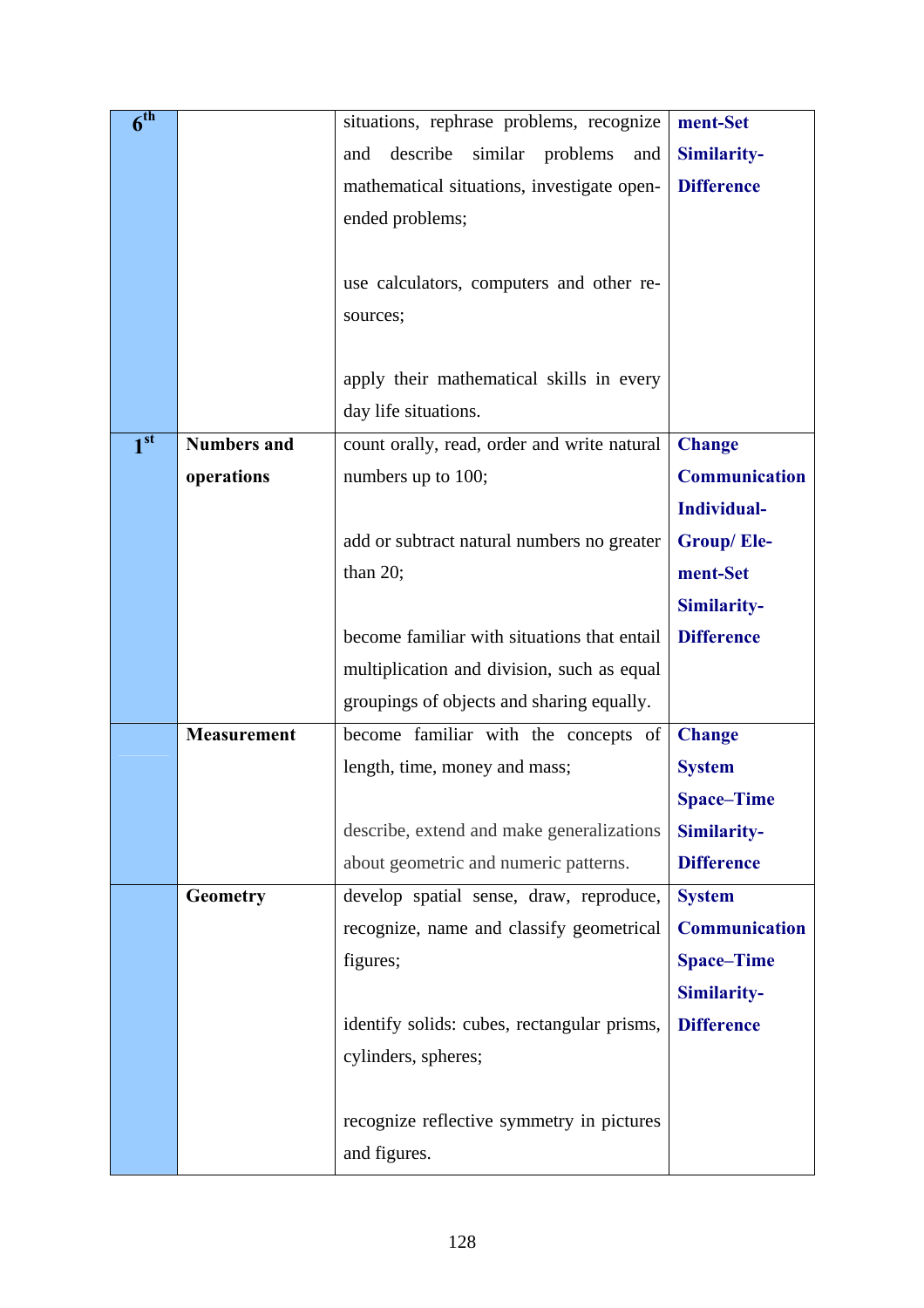| <b>System</b>      |
|--------------------|
| <b>Space-Time</b>  |
| <b>Individual-</b> |
| <b>Group/Ele-</b>  |
| ment-Set           |
| Similarity-        |
| <b>Difference</b>  |
|                    |
|                    |
|                    |
| <b>Change</b>      |
| <b>System</b>      |
| <b>Space–Time</b>  |
| <b>Individual-</b> |
| <b>Group/Ele-</b>  |
| ment-Set           |
| Similarity-        |
| <b>Difference</b>  |
| <b>Change</b>      |
| <b>Interaction</b> |
| <b>System</b>      |
| <b>Culture</b>     |
| Individual-        |
| <b>Group/Ele-</b>  |
| ment-Set           |
| Similarity-        |
| <b>Difference</b>  |
|                    |
|                    |
|                    |
|                    |
|                    |
|                    |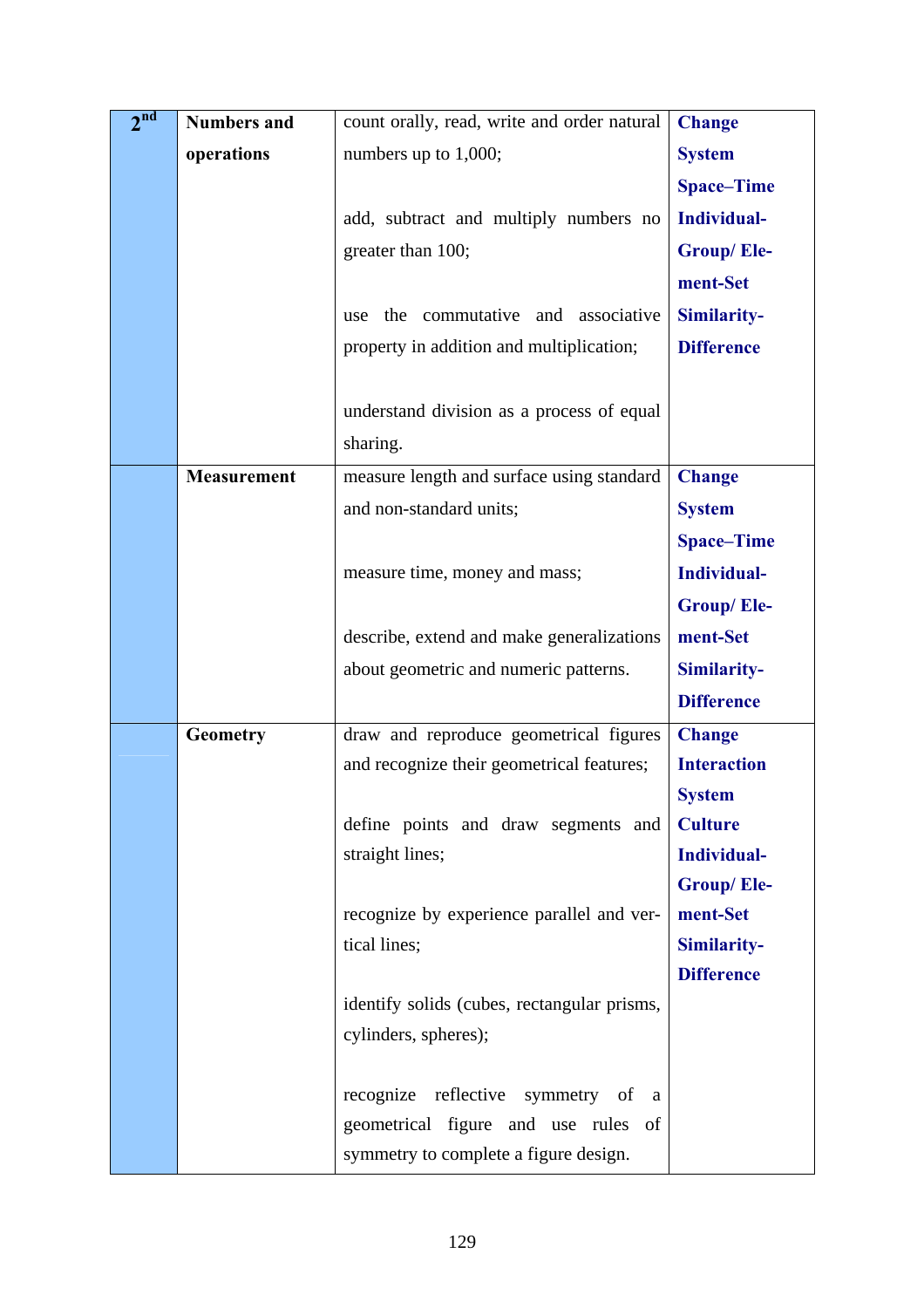| 3 <sup>rd</sup> | <b>Numbers and</b> | count orally, read, write and order, natural | <b>Change</b>      |
|-----------------|--------------------|----------------------------------------------|--------------------|
|                 | operations         | numbers up to 10,000;                        | <b>Interaction</b> |
|                 |                    |                                              | <b>System</b>      |
|                 |                    | add, subtract and multiply natural num-      | Individual-        |
|                 |                    | bers no greater than 1,000;                  | <b>Group/Ele-</b>  |
|                 |                    |                                              | ment-Set           |
|                 |                    | develop number sense for fractions and       | Similarity-        |
|                 |                    | decimals;                                    | <b>Difference</b>  |
|                 |                    |                                              |                    |
|                 |                    | become familiar with the algorithm of        |                    |
|                 |                    | multiplication and division of natural       |                    |
|                 |                    | numbers.                                     |                    |
|                 | <b>Measurement</b> | identify and use the measurement units of    | <b>Change</b>      |
|                 |                    | length, time and mass;                       | <b>Interaction</b> |
|                 |                    |                                              | <b>System</b>      |
|                 |                    | recognize a pattern and understand that      | <b>Space-Time</b>  |
|                 |                    | iteration processes are infinite.            |                    |
|                 | <b>Geometry</b>    | describe, reproduce and draw figures and     | <b>System</b>      |
|                 |                    | solids by means of vertical lines drawn      | <b>Space-Time</b>  |
|                 |                    | with the help of instruments;                | <b>Symmetry</b>    |
|                 |                    |                                              | Individual-        |
|                 |                    | become familiar with vertices, edges,        | <b>Group/Ele-</b>  |
|                 |                    | right angles and sides;                      | ment-Set           |
|                 |                    |                                              | Similarity-        |
|                 |                    | draw symmetrical figures using reflective    | <b>Difference</b>  |
|                 |                    | symmetry.                                    |                    |
| 4 <sup>th</sup> | <b>Numbers and</b> | count orally, read, write and order natural  | <b>Change</b>      |
|                 | operations         | numbers up to $1,000,000$ ;                  | <b>System</b>      |
|                 |                    |                                              | Individual-        |
|                 |                    | add, subtract and multiply natural num-      | <b>Group</b>       |
|                 |                    | bers no greater than 1,000;                  | Similarity-        |
|                 |                    |                                              | <b>Difference</b>  |
|                 |                    | perform operations with decimal numbers      |                    |
|                 |                    | and decimal fractions.                       |                    |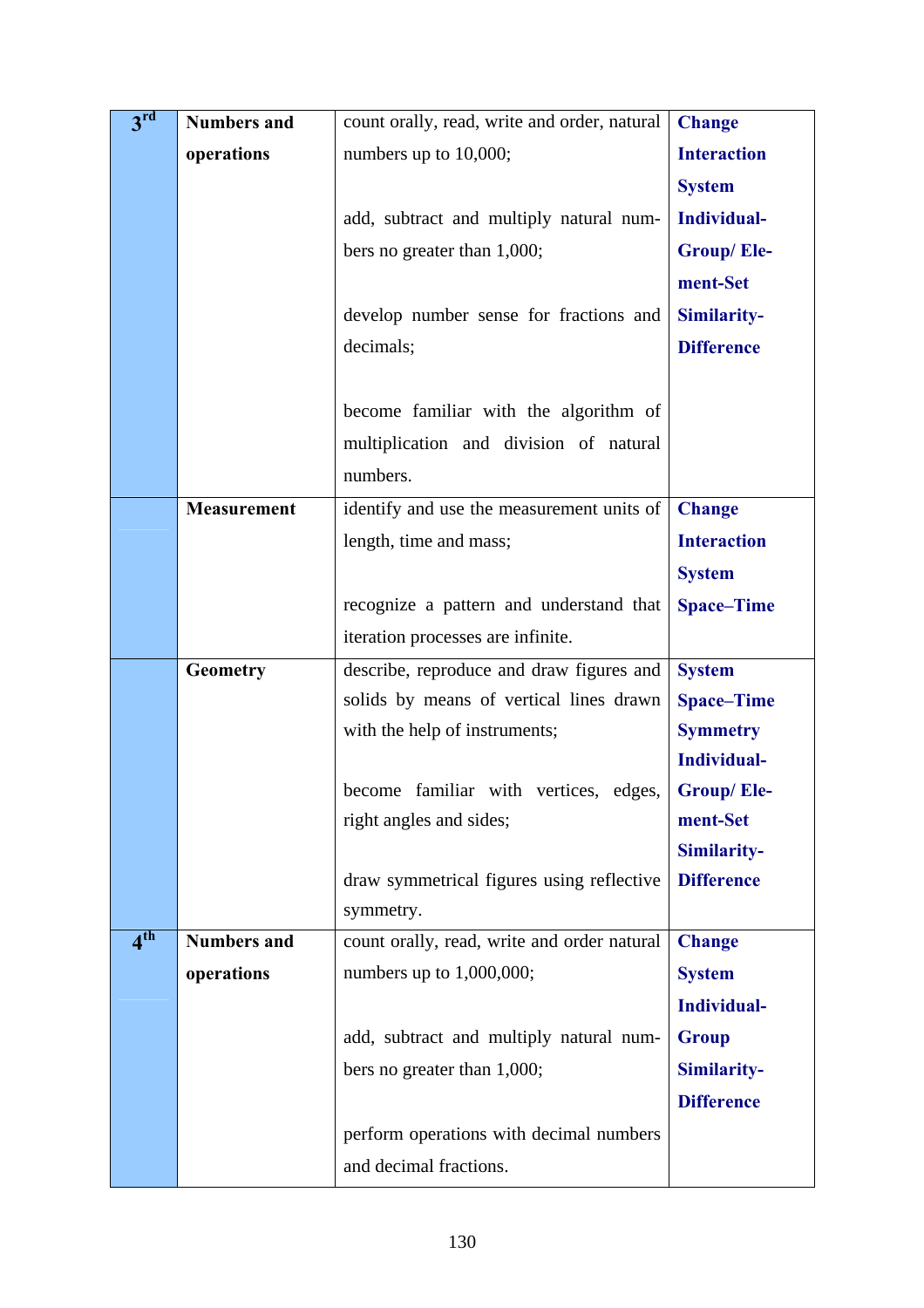|                 | <b>Measurement</b>   | measure length, area, time, mass and ca-     | <b>Change</b>     |
|-----------------|----------------------|----------------------------------------------|-------------------|
|                 |                      | pacity;                                      | <b>System</b>     |
|                 |                      |                                              | <b>Space-Time</b> |
|                 |                      | convert units of measurement and practise    | <b>Culture</b>    |
|                 |                      | additions and subtractions using com-        | Individual-       |
|                 |                      | pound numbers;                               | <b>Group/Ele-</b> |
|                 |                      |                                              | ment-Set          |
|                 |                      | become familiar with simple numerical        | Similarity-       |
|                 |                      | and geometrical patterns.                    | <b>Difference</b> |
|                 | <b>Geometry</b>      | draw parallel and vertical lines as well as  | <b>System</b>     |
|                 |                      | geometrical shapes with the use of appro-    | <b>Space-Time</b> |
|                 |                      | priate instruments;                          | Individual-       |
|                 |                      |                                              | <b>Group/Ele-</b> |
|                 |                      | calculate the perimeter of simple figures    | ment-Set          |
|                 |                      |                                              | <b>Symmetry</b>   |
|                 |                      | understand intuitively the concept of sur-   | Similarity-       |
|                 |                      | face;                                        | <b>Difference</b> |
|                 |                      |                                              |                   |
|                 |                      | construct reflective figures on squared      |                   |
|                 |                      | paper.                                       |                   |
|                 | <b>Gathering and</b> | practice collecting, classifying, represent- | <b>System</b>     |
|                 | processing data      | ing and interpreting data;                   | Organization      |
|                 |                      |                                              |                   |
|                 |                      | develop an appreciation for the use of       |                   |
|                 |                      | probability in the real world.               |                   |
| 5 <sup>th</sup> | <b>Numbers and</b>   | count orally, read write and order natural   | <b>System</b>     |
|                 | operations           | numbers up to 100,000,000 as well as         | Individual-       |
|                 |                      | fractions and decimals;                      | <b>Group/Ele-</b> |
|                 |                      |                                              | ment-Set          |
|                 |                      | add, subtract, multiply and divide natural   | Similarity-       |
|                 |                      | numbers, fractions and decimals;             | <b>Difference</b> |
|                 |                      | add and subtract compound numbers            |                   |
|                 |                      |                                              |                   |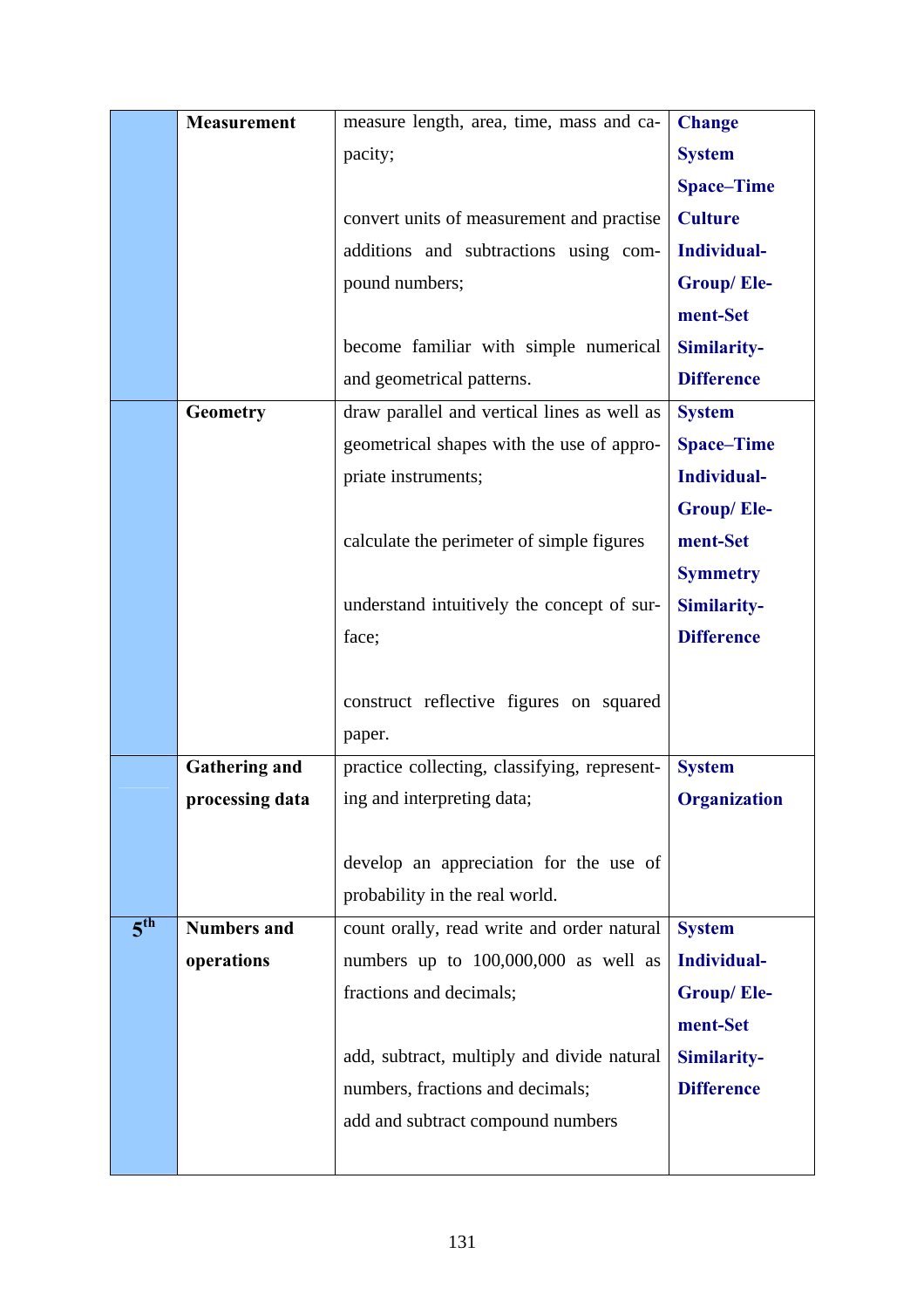|                      | find the multiples of $2, 3, , 10$ ;      |                       |
|----------------------|-------------------------------------------|-----------------------|
|                      |                                           |                       |
|                      | know which numbers are divided by 2, 5    |                       |
|                      | and 10.                                   |                       |
| <b>Measurement</b>   | consolidate knowledge of standard meas-   | <b>Change</b>         |
|                      | urement units of length, area, mass, time | <b>System</b>         |
|                      | and capacity and be able to apply these   | <b>Space-Time</b>     |
|                      |                                           |                       |
|                      | measurements in every day life;           | <b>Culture</b>        |
|                      |                                           | Similarity-           |
|                      | recognize, describe and extend simple     | <b>Difference</b>     |
|                      | arithmetic and geometrical patterns.      |                       |
| <b>Geometry</b>      | draw geometrical figures with the help of | <b>Change</b>         |
|                      | instruments;                              | <b>System</b>         |
|                      |                                           | <b>Space-Time</b>     |
|                      | calculate perimeter and area of basic     | Individual-           |
|                      | geometrical figures and circumference of  | <b>Group/Ele-</b>     |
|                      | circles;                                  | ment-Set              |
|                      |                                           | Similarity-           |
|                      | name, classify and draw angles and trian- | <b>Difference</b>     |
|                      | gles;                                     | <b>Classification</b> |
|                      |                                           |                       |
|                      | draw expansions of simple solids.         |                       |
| <b>Gathering and</b> | develop an understanding of the concept   | <b>Change</b>         |
| processing data      | of ordered pair;                          | <b>System</b>         |
|                      |                                           | <b>Space-Time</b>     |
|                      | be able to read, interpret and create     | Individual-           |
|                      | graphs, bar charts, pictographs and tabu- | <b>Group/Ele-</b>     |
|                      |                                           |                       |
|                      | late data;                                | ment-Set              |
|                      |                                           | Similarity-           |
|                      | become familiar with the concept of prob- | <b>Difference</b>     |
|                      | ability, make predictions and calculate   | <b>Probability</b>    |
|                      | mean.                                     |                       |
|                      |                                           |                       |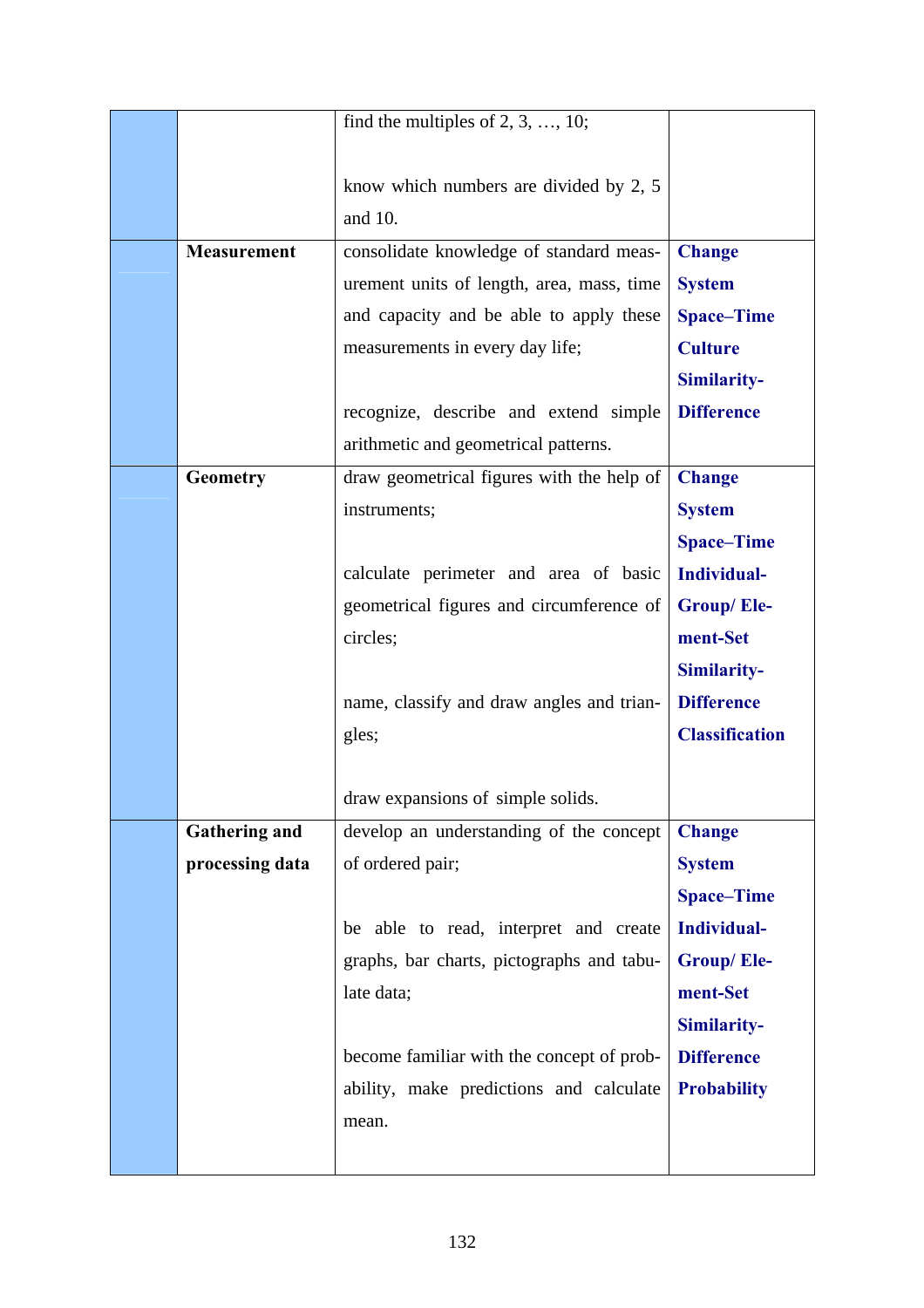| $\overline{6^{th}}$ | <b>Numbers and</b>   | count orally, read, write and order natural  | <b>System</b>     |
|---------------------|----------------------|----------------------------------------------|-------------------|
|                     | operations           | numbers, fractions and decimals and use      | Individual-       |
|                     |                      | them in numerical operations;                | <b>Group/Ele-</b> |
|                     |                      |                                              | ment-Set          |
|                     |                      | learn which numbers are divided by 2, 3,     | Similarity-       |
|                     |                      | 4, 5, 9, 10 and 25;                          | <b>Difference</b> |
|                     |                      |                                              | <b>Analysis-</b>  |
|                     |                      | analyse natural numbers in prime factors     | synthesis         |
|                     |                      | and powers.                                  |                   |
|                     | <b>Measurement</b>   | consolidate knowledge of standard meas-      | <b>Change</b>     |
|                     |                      | urement units of length, area, mass, time    | <b>System</b>     |
|                     |                      | and capacity and be able to apply these      | <b>Space-Time</b> |
|                     |                      | measurements in every day life;              | Individual-       |
|                     |                      |                                              | <b>Group/Ele-</b> |
|                     |                      | state rules for simple numerical or geo-     | ment-Set          |
|                     |                      | metrical patterns.                           | Similarity-       |
|                     |                      |                                              | <b>Difference</b> |
|                     | <b>Geometry</b>      | design rectilinear figures and circles using | <b>Change</b>     |
|                     |                      | ruler and compass;                           | <b>System</b>     |
|                     |                      |                                              | <b>Space-Time</b> |
|                     |                      | calculate circumference and area of cir-     | Individual-       |
|                     |                      | cles as well as area and volume of solids;   | <b>Group/Ele-</b> |
|                     |                      |                                              |                   |
|                     |                      |                                              | ment-Set          |
|                     |                      | draw and compare angles;                     | Similarity-       |
|                     |                      |                                              | <b>Difference</b> |
|                     |                      | draw reflective figures;                     | <b>Symmetry</b>   |
|                     |                      |                                              |                   |
|                     |                      | use rules of reflective symmetry;            |                   |
|                     |                      |                                              |                   |
|                     |                      | translate and scale up or down geometri-     |                   |
|                     |                      | cal figures.                                 |                   |
|                     | <b>Gathering and</b> | collect and record data;                     | <b>Change</b>     |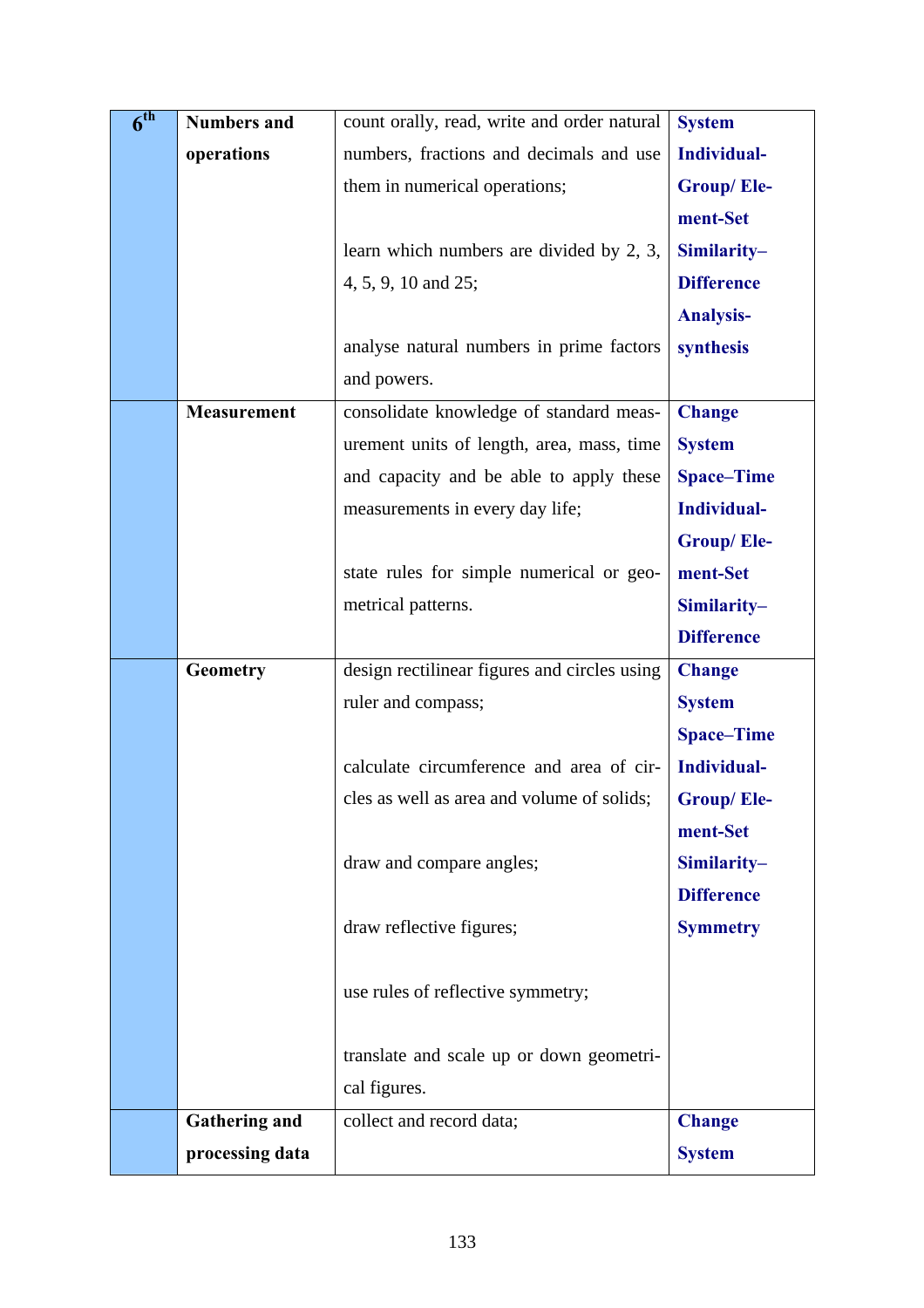| <b>Statistics</b>      | create data tables and graphs (bar charts,  | <b>Communication</b> |
|------------------------|---------------------------------------------|----------------------|
|                        | histograms);                                | <b>Space-Time</b>    |
|                        |                                             | Individual-          |
|                        | report data on graphs orally or in the form | <b>Group/Ele-</b>    |
|                        | of written paragraph;                       | ment-Set             |
|                        |                                             | Similarity-          |
|                        | transfer data from text to table or graph   | <b>Difference</b>    |
|                        |                                             |                      |
|                        | make predictions;                           |                      |
|                        |                                             |                      |
|                        | understand the concept of the ordered pair  |                      |
|                        | and calculate mean.                         |                      |
| <b>Ratios and pro-</b> | use proportional reasoning to solve prob-   | <b>System</b>        |
| portions               | lems ("Simple Method of Three");            | Individual-          |
|                        |                                             | <b>Group/Ele-</b>    |
|                        | understand and apply ratios, proportions    | ment-Set             |
|                        | and percentages.                            | Similarity-          |
|                        |                                             | <b>Difference</b>    |
| <b>Equations</b>       | solve simple equations based on operation   | <b>System</b>        |
|                        | definitions.                                | Individual-          |
|                        |                                             | <b>Group/Ele-</b>    |
|                        |                                             | ment-Set             |
|                        |                                             | Similarity-          |
|                        |                                             | <b>Difference</b>    |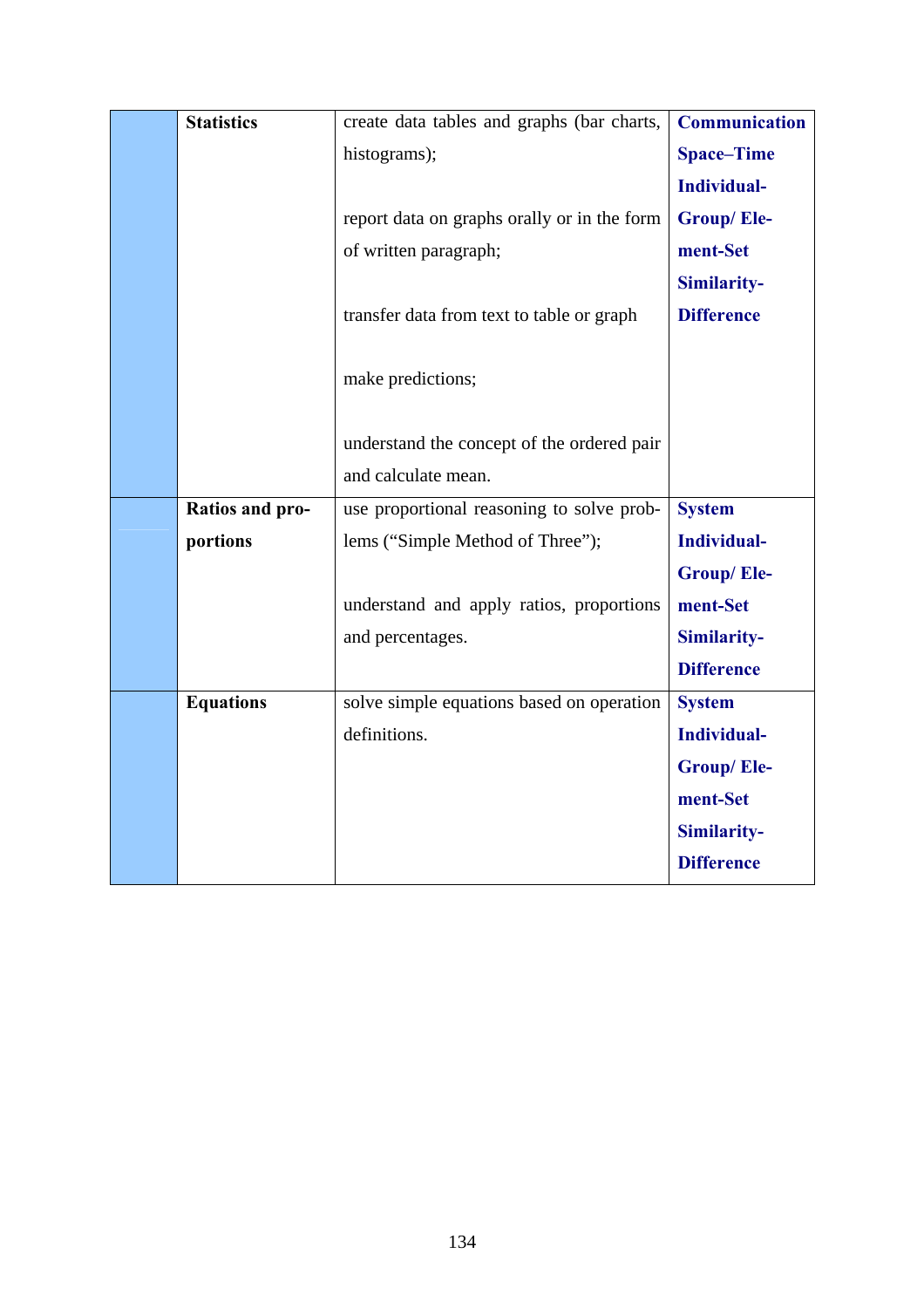# **IΙ. Junior High school**

|                 |                        |                                           | <b>Indicative</b>     |
|-----------------|------------------------|-------------------------------------------|-----------------------|
|                 | <b>Content Guiding</b> | <b>Goals</b>                              | <b>Fundamental</b>    |
| <b>Grade</b>    | <b>Principles</b>      | (Knowledge, skills, attitudes, and        | <b>Cross-thematic</b> |
|                 |                        | values)                                   | <b>Concepts</b>       |
|                 |                        | <b>Pupils should:</b>                     |                       |
| 1 <sup>st</sup> | Arithmetic-            | develop fluency in operations of          | <b>Group/Set</b>      |
|                 | <b>Algebra</b>         | natural numbers, fractions and deci-      | <b>System</b>         |
|                 | Arithmetic and         | mals and use their properties to solve    | <b>Change</b>         |
|                 | algebraic calculus     | equations and problems;                   | Communication         |
|                 |                        |                                           | <b>Equality</b>       |
|                 |                        | develop an understanding of negative      | <b>Equivalence</b>    |
|                 |                        | rational numbers and be able to solve     |                       |
|                 |                        | equations and problems involving          |                       |
|                 |                        | rational numbers in general.              |                       |
|                 | <b>Proportions</b>     | apply ratios as well as direct and in-    | <b>Similarity</b>     |
|                 | Direct and Inverse     | verse proportion to solve problems        | <b>Change</b>         |
|                 | proportion             | from everyday life situations (e.g.       | <b>System</b>         |
|                 |                        | percentages, distribution, etc).          | <b>Interaction</b>    |
|                 |                        |                                           |                       |
|                 | <b>Geometry</b>        | become familiar with basic geometri-      | <b>Space-Time</b>     |
|                 | Geometrical con-       | cal concepts like point, segment,         | <b>Group/Set</b>      |
|                 | cepts                  | straight line, angle, rectilinear figure, | <b>System</b>         |
|                 | Geometrical fig-       | circle, arc (of a circle), central angle, | <b>Change</b>         |
|                 | ures                   | etc and understand their importance       | Communication         |
|                 |                        | in Geometry;                              | <b>Culture</b>        |
|                 |                        |                                           | Art                   |
|                 |                        | understand perpendicularity, parallel-    | Similarity-           |
|                 |                        | ism and reflective or rotational sym-     | <b>Difference</b>     |
|                 |                        | and use them to analyse<br>metry          |                       |
|                 |                        | mathematical situations (e.g. proper-     |                       |
|                 |                        | ties of triangles, parallelograms, etc).  |                       |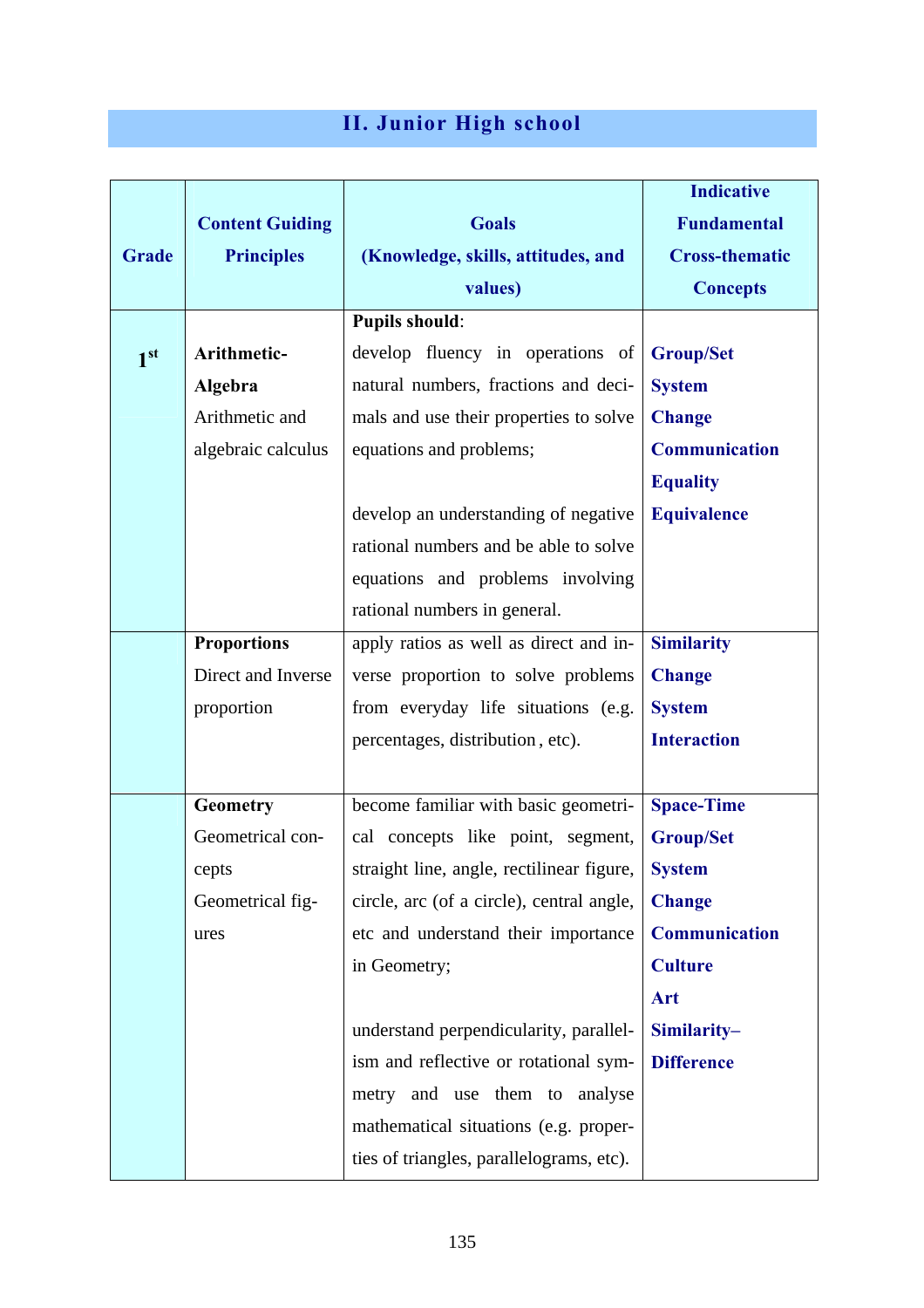|                 | <b>Measurement</b> | understand the concepts of length of          | <b>Change</b>        |
|-----------------|--------------------|-----------------------------------------------|----------------------|
|                 |                    | segment and measure of angle and              | <b>Interaction</b>   |
|                 |                    | arc, using appropriate units of               | <b>Space-Time</b>    |
|                 |                    | measurement.                                  | Similarity-          |
|                 |                    |                                               | <b>Difference</b>    |
| 2 <sup>nd</sup> | Algebra-           | understand operations and properties          | <b>Group/Set</b>     |
|                 | <b>Statistics</b>  | of irrational and real numbers and be         | Communication        |
|                 | Algebraic Calcu-   | able to use them to solve problems            | <b>Change</b>        |
|                 | lus                | involving linear equations and ine-           | Similarity-          |
|                 |                    | qualities.                                    | <b>Difference</b>    |
|                 | <b>Functions</b>   | develop an initial conceptual under-          | <b>Interaction</b>   |
|                 |                    | standing of functions;                        | Communication        |
|                 |                    |                                               | <b>Change</b>        |
|                 |                    | interpret and translate among tabular,        | Similarity-          |
|                 |                    | symbolic and graphical representa-            | <b>Difference</b>    |
|                 |                    | tions of functions;                           | <b>Culture</b>       |
|                 |                    |                                               |                      |
|                 |                    | use different representations of func-        |                      |
|                 |                    | tions $y = ax$ and $y = \frac{a}{x}$ to solve |                      |
|                 |                    | problems in everyday life situations          |                      |
|                 |                    | (e.g. direct and inverse proportion,          |                      |
|                 |                    | $etc.$ ).                                     |                      |
|                 | <b>Statistics</b>  | read, understand and interpret statis-        | <b>Group</b>         |
|                 |                    | tical representations (tables, graphs,        | <b>Interaction</b>   |
|                 |                    | diagrams);                                    | <b>Communication</b> |
|                 |                    |                                               | <b>Change</b>        |
|                 |                    | collect, organize and display statisti-       | <b>System</b>        |
|                 |                    | cal data and draw conclusions.                |                      |
|                 | <b>Geometry</b>    | develop an understanding of the con-          | <b>Space-Time</b>    |
|                 | Geometrical con-   | cept of angle inscribed in a circle and       | <b>Communication</b> |
|                 | cepts              | of the regular polygons and their role        | Similarity-          |
|                 | Geometrical fig-   | in measuring circumference and cir-           | <b>Difference</b>    |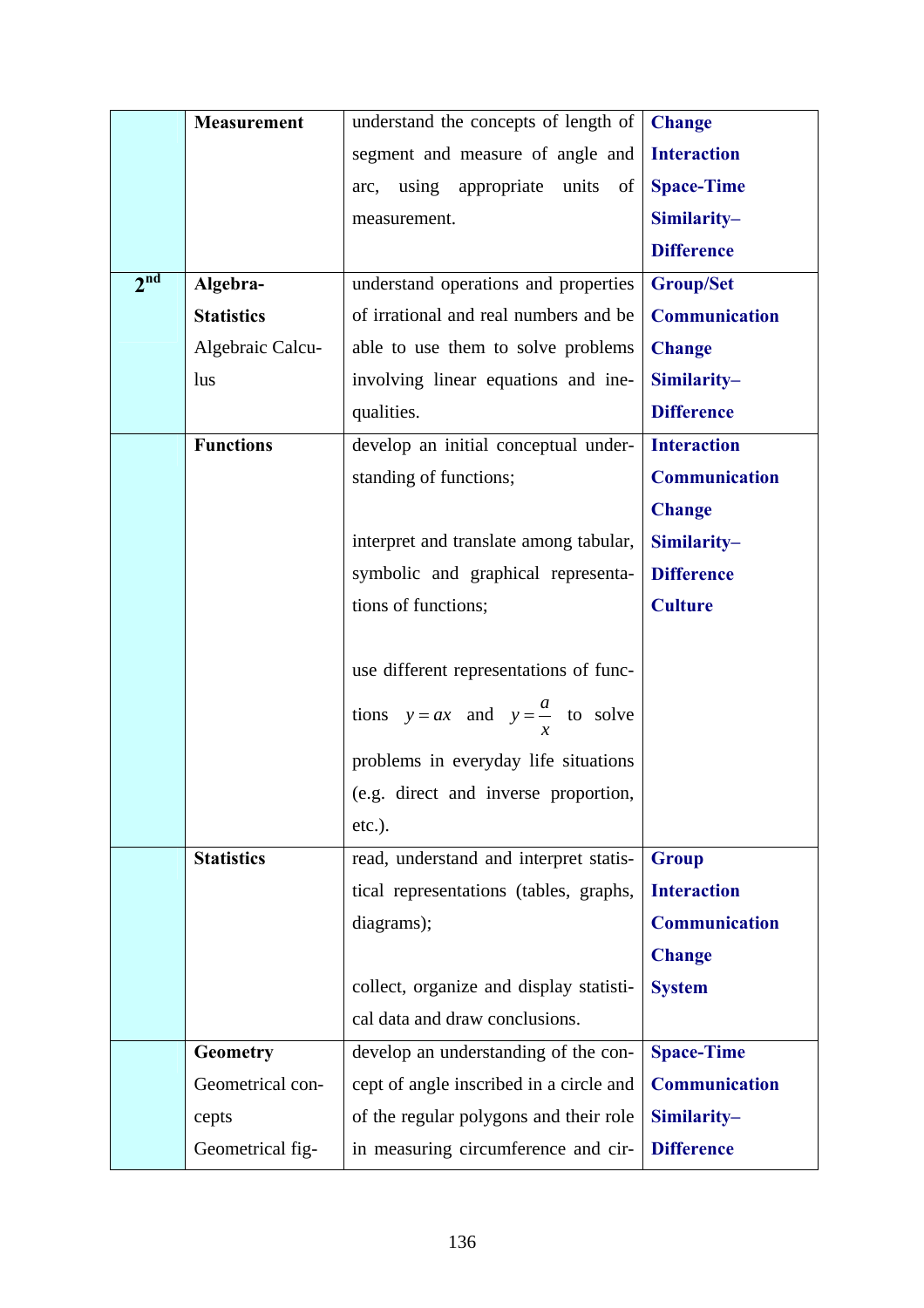|                 | ures               | cular area;                           | <b>System</b>        |
|-----------------|--------------------|---------------------------------------|----------------------|
|                 |                    |                                       |                      |
|                 |                    | recognize basic solids (prism, cylin- |                      |
|                 |                    | der, pyramid, cone and sphere) and    |                      |
|                 |                    | understand their properties.          |                      |
|                 | <b>Measurement</b> | understand units of measurement for   | <b>Interaction</b>   |
|                 |                    | area and volume;                      | <b>Communication</b> |
|                 |                    |                                       | Similarity-          |
|                 |                    | measure area of plane figures and     | <b>Difference</b>    |
|                 |                    | solids;                               | <b>System</b>        |
|                 |                    |                                       |                      |
|                 |                    | measure volume of solids (prism,      |                      |
|                 |                    | cylinder, cone and sphere).           |                      |
|                 | Trigonometry-      | develop an understanding of trigo-    | <b>Similarity</b>    |
|                 | <b>Vectors</b>     | nometric numbers of oblique angles    | <b>Change</b>        |
|                 |                    | and how they are related;             | <b>System</b>        |
|                 |                    |                                       | <b>Interaction</b>   |
|                 |                    | understand vectors;                   |                      |
|                 |                    |                                       |                      |
|                 |                    | add and subtract vectors;             |                      |
|                 |                    |                                       |                      |
|                 |                    | analyze vectors in two perpendicular  |                      |
|                 |                    | components.                           |                      |
| 3 <sup>rd</sup> | Algebra-           | develop an uunderstanding of alge-    | <b>Communication</b> |
|                 | <b>Statistics</b>  | braic expressions and especially mo-  | Similarity-          |
|                 | Algebraic Calcu-   | nomials, polynomials and rational     | <b>Difference</b>    |
|                 | lus                | expressions and their properties and  | <b>System</b>        |
|                 |                    | be able to perform operations;        |                      |
|                 |                    |                                       |                      |
|                 |                    | understand the basic algebraic formu- |                      |
|                 |                    | las;                                  |                      |
|                 |                    |                                       |                      |
|                 |                    | be able to factorize and simplify al- |                      |